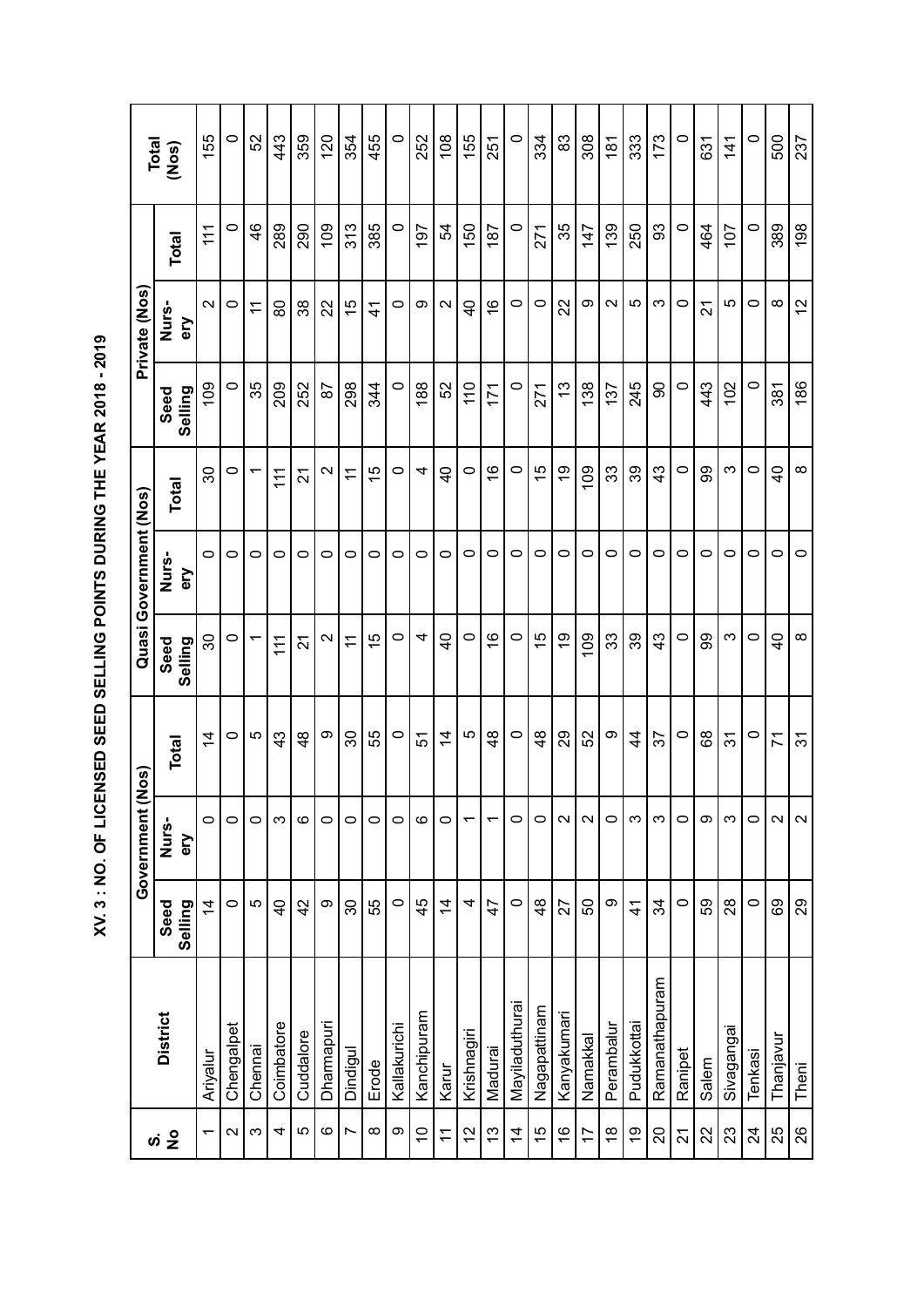| l                                                                                                                                                                                                                                |
|----------------------------------------------------------------------------------------------------------------------------------------------------------------------------------------------------------------------------------|
|                                                                                                                                                                                                                                  |
| いんりょう リンピュート りこしょう                                                                                                                                                                                                               |
|                                                                                                                                                                                                                                  |
|                                                                                                                                                                                                                                  |
|                                                                                                                                                                                                                                  |
|                                                                                                                                                                                                                                  |
|                                                                                                                                                                                                                                  |
|                                                                                                                                                                                                                                  |
| =<br>;<br>;                                                                                                                                                                                                                      |
|                                                                                                                                                                                                                                  |
|                                                                                                                                                                                                                                  |
|                                                                                                                                                                                                                                  |
|                                                                                                                                                                                                                                  |
| $\frac{1}{2}$ . The set of the set of the set of the set of the set of the set of the set of the set of the set of the set of the set of the set of the set of the set of the set of the set of the set of the set of the set of |
|                                                                                                                                                                                                                                  |
|                                                                                                                                                                                                                                  |
|                                                                                                                                                                                                                                  |
|                                                                                                                                                                                                                                  |
|                                                                                                                                                                                                                                  |
|                                                                                                                                                                                                                                  |
| icidents<br>-<br>-                                                                                                                                                                                                               |
|                                                                                                                                                                                                                                  |
| $\ddot{\phantom{a}}$                                                                                                                                                                                                             |
|                                                                                                                                                                                                                                  |
|                                                                                                                                                                                                                                  |
|                                                                                                                                                                                                                                  |
|                                                                                                                                                                                                                                  |

|                        | Total<br>(Nos)         | 203               | 41<br>4    | 314           | 303    | 506         | 0          | 260           | 397            | $\frac{0}{1}$  | 372      | 565        | 328            | 9394         |
|------------------------|------------------------|-------------------|------------|---------------|--------|-------------|------------|---------------|----------------|----------------|----------|------------|----------------|--------------|
|                        | Total                  | $\frac{121}{2}$   | 353        | 178           | 246    | 381         | $\circ$    | 221           | 331            | 72             | 295      | 497        | 172            | 7091         |
| Private (Nos)          | Nurs-<br>δ             | 5                 | ო          | ო             | 4      | 25          | 0          | 57            | 0              | ო              | 57       | တ          | $\overline{4}$ | 498          |
|                        | Seed<br>Selling        | 116               | 350        | 175           | 242    | 356         | 0          | 164           | 331            | 89             | 283      | 488        | 158            | 6593         |
|                        | Total                  | 20                | 2          | $\frac{3}{2}$ | Q)     | 55          | 0          | $\frac{8}{1}$ | $\frac{8}{1}$  | $\frac{6}{5}$  | $\infty$ | 13         | $\frac{8}{1}$  | 1059         |
| Quasi Government (Nos) | Nurs-<br>δ             | 0                 | 0          | 0             | 0      | 0           | 0          | 0             | 0              | 0              | 0        | 0          | 0              | 0            |
|                        | Seed<br>Selling        | 20                | 2          | 103           | Q)     | 55          | 0          | ഇ             | $\frac{8}{1}$  | $\frac{6}{5}$  | ∞        | <u>ლ</u>   | $\frac{8}{1}$  | 1059         |
| <u>(so</u> N           | <b>Total</b>           | 82                | 46         | 33            | 38     | 20          | 0          | 21            | $\frac{8}{4}$  | 22             | 69       | 55         | 38             | 1244         |
| Government             | Nurs-<br>ΘŊ            | $\mathbf{\Omega}$ | 0          |               |        | $\sim$      | 0          |               | $\circ$        | 1              | ဖ        | $\circ$    | 4              | 71           |
|                        | Selling<br><b>Seed</b> | 8                 | 46         | 32            | 37     | 89          | $\circ$    | 20            | $\frac{8}{4}$  | $\tilde{\tau}$ | 63       | 55         | 34             | 1173         |
|                        | <b>District</b>        | Thiruvallur       | Thiruvarur | Thoothukudi   | Trichy | Tirunelveli | Tirupathur | Tiruppur      | Tiruvannamalai | The Nilgiris   | Vellore  | Villupuram | Virudhunagar   | <b>Total</b> |
|                        |                        | 27                | 28         | 8             | న్     | 24          | 32         | 33            | 34             | 35             | 36       | 37         | 38             |              |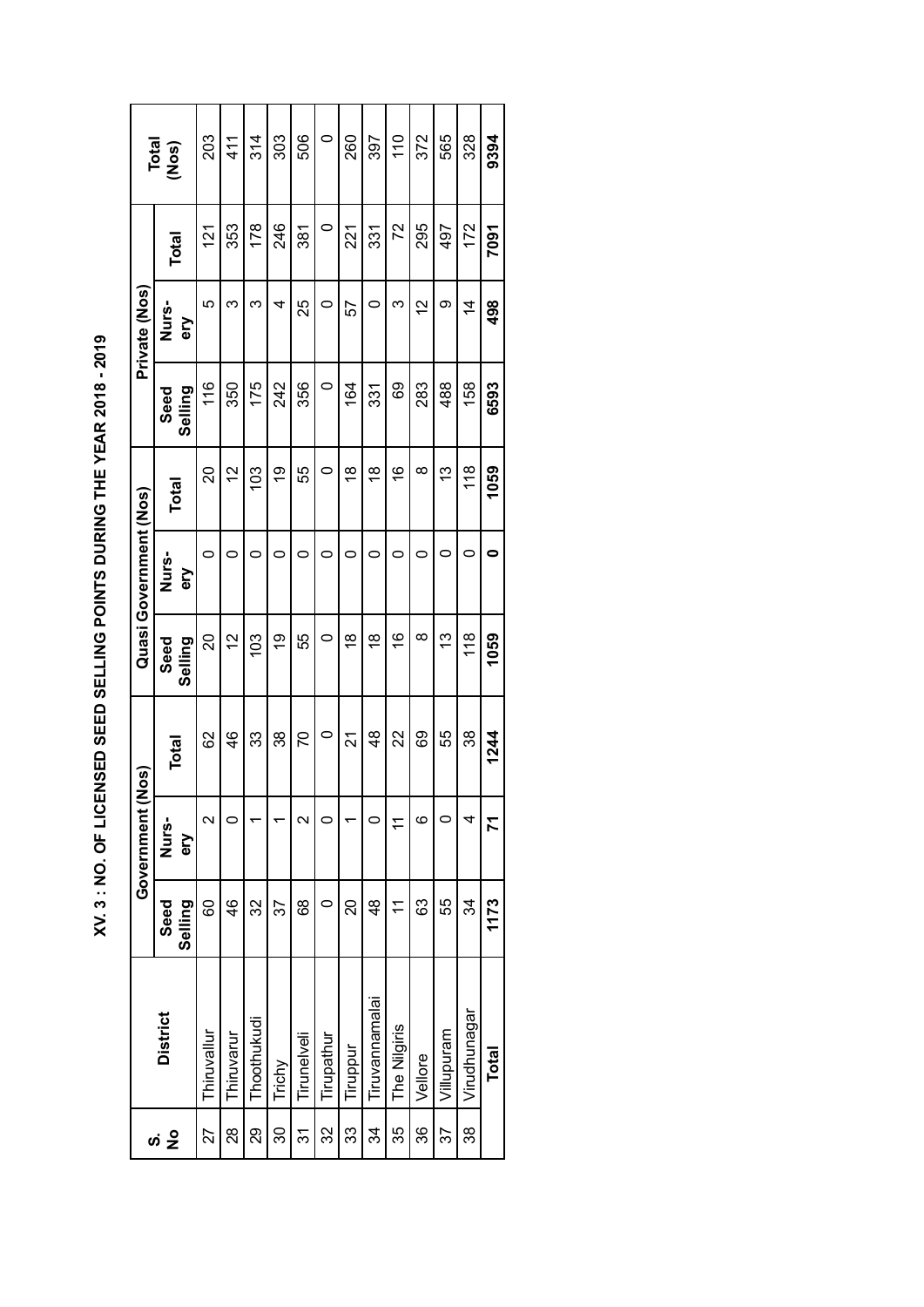| i<br>$\vdots$<br>ׇ֚֘֝֬                                                                               |
|------------------------------------------------------------------------------------------------------|
|                                                                                                      |
|                                                                                                      |
|                                                                                                      |
|                                                                                                      |
|                                                                                                      |
|                                                                                                      |
|                                                                                                      |
|                                                                                                      |
|                                                                                                      |
| , " over de alth und die dizzion und chus chus de la die die la die die die valle die die district d |
|                                                                                                      |
|                                                                                                      |

|                          |                 |                  | Government               | (Nos)          |                               | Quasi Government (Nos) |                          |                 | Private (Nos)            |                |                |
|--------------------------|-----------------|------------------|--------------------------|----------------|-------------------------------|------------------------|--------------------------|-----------------|--------------------------|----------------|----------------|
|                          | <b>District</b> | Seed<br>Selling  | Nursery                  | <b>Total</b>   | Seed<br>Selling               | Nursery                | Total                    | Selling<br>Seed | Nursery                  | Total          | Total<br>(Nos) |
| $\overline{\phantom{0}}$ | Ariyalur        | $\tilde{c}$      | 0                        | 13             | 74                            | 0                      | 74                       | 82              | 4                        | 86             | 173            |
| $\mathbf{\Omega}$        | Chengalpet      | 24               | ᠇                        | 25             | $\mathbf{\Omega}$             | 0                      | $\mathbf{\sim}$          | 132             | ဖ                        | 138            | 165            |
| S                        | Chennai         | Ю                | 0                        | 5              | ۳                             | 0                      | $\overline{\phantom{0}}$ | 38              | 57                       | 50             | 56             |
| 4                        | Coimbatore      | 45               | 4                        | $\frac{9}{4}$  | 115                           | 0                      | 115                      | 241             | 92                       | 333            | 497            |
| 5                        | Cuddalore       | 43               | ဖ                        | $\frac{6}{4}$  | Q)                            | က                      | 22                       | 288             | $\frac{6}{4}$            | 337            | 408            |
| $\circ$                  | Dharmapuri      | $\overline{9}$   | ↽                        | 20             | $\sim$                        | 0                      | $\mathbf{\Omega}$        | 122             | 38                       | 160            | 182            |
| $\overline{ }$           | Dindigul        | 35               | ↽                        | 36             | $\circ$                       | 0                      | $\circ$                  | 358             | 29                       | 387            | 423            |
| $\infty$                 | Erode           | 55               | ↽                        | 99             | Q)                            | 0                      | Q)                       | 385             | 51                       | 436            | 511            |
| $\circ$                  | Kallakurichi    | 6Ļ               | 0                        | Q)             | $\infty$                      | $\circ$                | $\infty$                 | 275             | က                        | 278            | 305            |
| $\tilde{=}$              | Kanchipuram     | 25               | 5                        | 30             | $\overline{\phantom{0}}$      | 0                      | $\overline{\phantom{0}}$ | 71              | က                        | 74             | 105            |
| $\mathcal{L}$            | Karur           | $\overline{1}$   | 0                        | 17             | 54                            | 0                      | 54                       | 61              | 5                        | 66             | 137            |
| 12                       | Krishnagiri     | 15               | က                        | $\frac{8}{1}$  | က                             | $\circ$                | က                        | 171             | 54                       | 250            | 271            |
| $\frac{3}{2}$            | Madurai         | 72               | ↽                        | 73             | တ<br>$\overline{\phantom{0}}$ | 0                      | Q)                       | 262             | $\frac{8}{1}$            | 280            | 372            |
| $\overline{4}$           | Mayiladuthurai  | $\circ$          | 0                        | 0              | $\circ$                       | $\circ$                | $\circ$                  | 0               | 0                        | $\circ$        | $\circ$        |
| 15                       | Nagapattinam    | $\frac{8}{4}$    | 0                        | $\frac{8}{4}$  | 15                            | $\circ$                | $\frac{5}{1}$            | 288             | $\circ$                  | 288            | 351            |
| $\frac{6}{1}$            | Kanyakumari     | 31               | $\sim$                   | 33             | $\frac{6}{5}$                 | 0                      | $\frac{6}{5}$            | $\frac{8}{1}$   | 22                       | $\overline{0}$ | 89             |
| 17                       | Namakkal        | $\frac{6}{7}$    | က                        | 52             | 113                           | 0                      | 113                      | 132             | $\infty$                 | 140            | 305            |
| $\frac{8}{3}$            | Perambalur      | 22               | 0                        | 22             | 107                           | $\circ$                | 107                      | 194             | 4                        | 198            | 327            |
| $\overline{9}$           | Pudukkottai     | 45               | $\sim$                   | 47             | 27                            | $\circ$                | 27                       | 250             | 4                        | 254            | 328            |
| 20                       | Ramanathapuram  | 30               | က                        | 33             | $\frac{4}{3}$                 | 0                      | $\frac{4}{3}$            | 104             | 4                        | 108            | 182            |
| $\tilde{\mathcal{L}}$    | Ranipet         | $\overline{2}$ 1 | ↽                        | 22             | က                             | $\circ$                | ς                        | 63              | $\overline{\phantom{0}}$ | 20             | 95             |
| 22                       | Salem           | 59               | ∞                        | 5              | 118                           | $\circ$                | 118                      | 458             | 56                       | 514            | 699            |
| 23                       | Sivagangai      | 29               | 4                        | 33             | 4                             | 0                      | 4                        | 132             | r                        | 139            | 176            |
| $\overline{24}$          | Tenkasi         | 57               | က                        | $\overline{a}$ | 46                            | 0                      | 46                       | 232             | $\frac{5}{1}$            | 247            | 333            |
| 25                       | Thanjavur       | $\frac{8}{2}$    | $\sim$                   | 80             | 38                            | 0                      | 38                       | 355             | Ľ                        | 362            | 480            |
| 26                       | Theni           | 23               | $\overline{\phantom{0}}$ | $\overline{2}$ | 15                            | $\circ$                | 15                       | 197             | $\tilde{\tau}$           | 208            | 247            |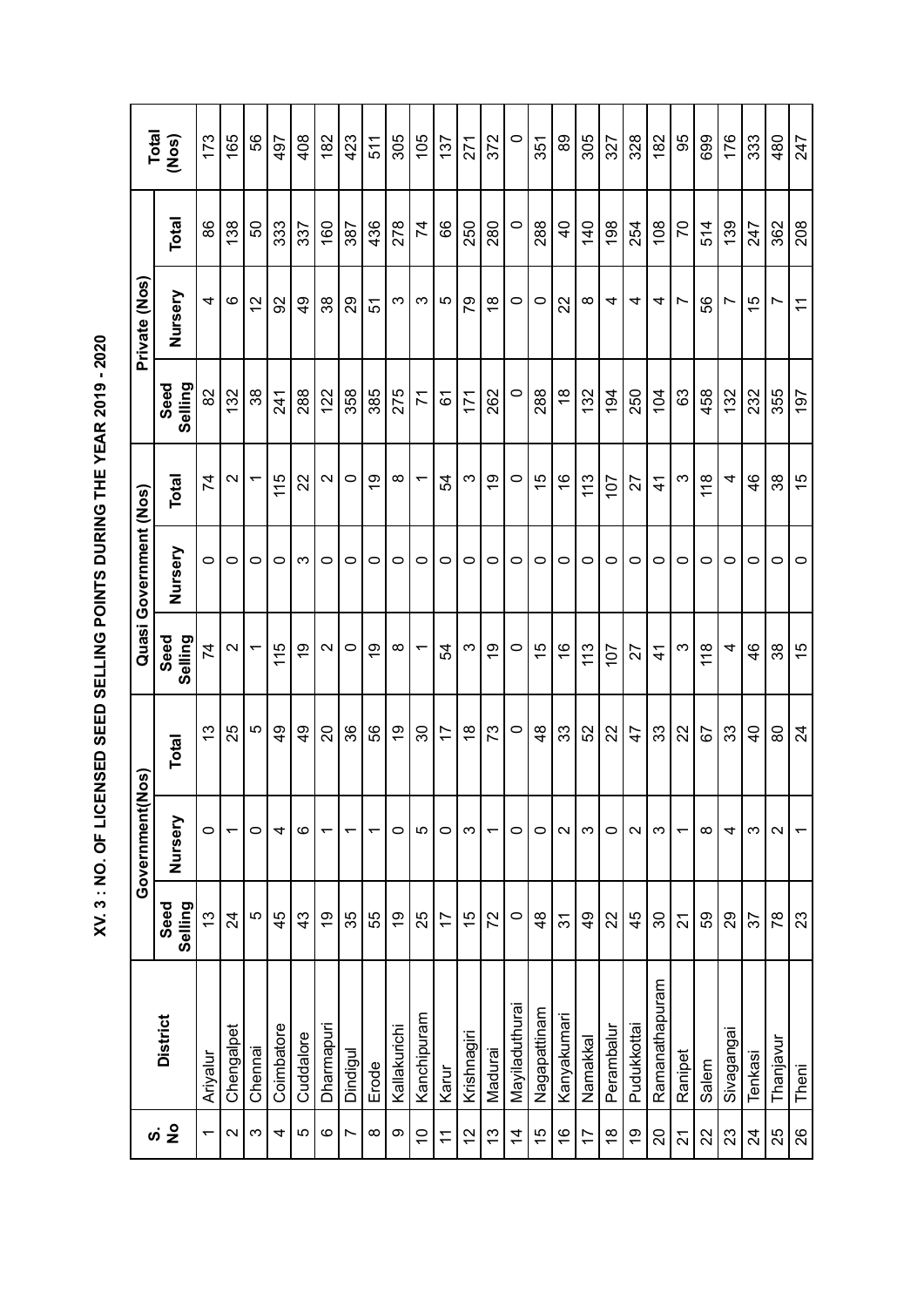XV. 3 : NO. OF LICENSED SEED SELLING POINTS DURING THE YEAR 2019 - 2020  **XV. 3 : NO. OF LICENSED SEED SELLING POINTS DURING THE YEAR 2019 - 2020**

|                           |                                                            |                                                                        | Government        | Nos)          |                 | Quasi Government (Nos) |               |                        | Private (Nos)   |              |                |
|---------------------------|------------------------------------------------------------|------------------------------------------------------------------------|-------------------|---------------|-----------------|------------------------|---------------|------------------------|-----------------|--------------|----------------|
| $\frac{1}{2}$<br><b>ဟ</b> | <b>District</b>                                            | Selling<br>ಕಾಂ                                                         | Nursery           | <b>Total</b>  | Seed<br>Selling | Nursery                | Total         | Selling<br><b>Seed</b> | Nursery         | <b>Total</b> | Total<br>(Nos) |
| 27                        | Thiruvallur                                                | 8                                                                      | $\mathbf{\Omega}$ | 82            | 50              | 0                      | 50            | 120                    | 4               | 124          | 236            |
| $\frac{8}{2}$             | Thiruvarur                                                 | 46                                                                     |                   | 46            | 2               | 0                      | $\frac{2}{3}$ | 356                    | ო               | 359          | 417            |
| 29                        | Thoothukudi                                                | 35                                                                     |                   | 36            | 125             | 0                      | 125           | 205                    | $\mathbf{\sim}$ | 207          | 368            |
| <u>၃</u>                  | Trichy                                                     | 24                                                                     |                   | 32            | 34              | 0                      | 34            | 239                    | ග               | 248          | 314            |
| ত<br>শ                    | Tirunelveli                                                | $\frac{4}{3}$                                                          |                   | $\frac{4}{3}$ | 29              | 0                      | 29            | 152                    | S               | 162          | 235            |
| 32                        | Tirupathur                                                 | 23                                                                     | 5                 | 28            | 4               | 0                      | 4             | 45                     | <u>ლ</u>        | 58           | 8              |
| 33                        | Blocks - jurisdiction<br>Tiruppur (Only 7<br>of DDSI, cbe) | $\frac{8}{1}$                                                          | ო                 | 21            | $\frac{8}{1}$   | 0                      | $\frac{8}{1}$ | 156                    | 65              | 221          | 260            |
| ઝ                         | Tiruvannamalai                                             | 8                                                                      | 4                 | 84            | 84              | 0                      | 84            | 397                    | r               | 404          | 532            |
| 35                        | The Nilgiris                                               | $\stackrel{\textstyle\textstyle\leftarrow}{\textstyle\textstyle\cdot}$ | $\frac{2}{1}$     | 23            | $\frac{6}{5}$   | 0                      | $\frac{6}{1}$ | 85                     | ဖ               | 5            | 130            |
| 36                        | Vellore                                                    | 22                                                                     |                   | 22            | ო               | 0                      | ო             | 156                    | 5               | 161          | 186            |
| 57                        | Villupuram                                                 | 36                                                                     |                   | 36            | တ               | 0                      | တ             | 221                    | $\frac{1}{2}$   | 231          | 276            |
| 38                        | Virudhunagar                                               | 35                                                                     | 4                 | 39            | 115             | 0                      | 115           | 187                    | $\frac{6}{5}$   | 203          | 357            |
|                           | <b>Total</b>                                               | 1280                                                                   | 84                | 1364          | 1339            | ო                      | 1342          | 7228                   | 684             | 7912         | 10618          |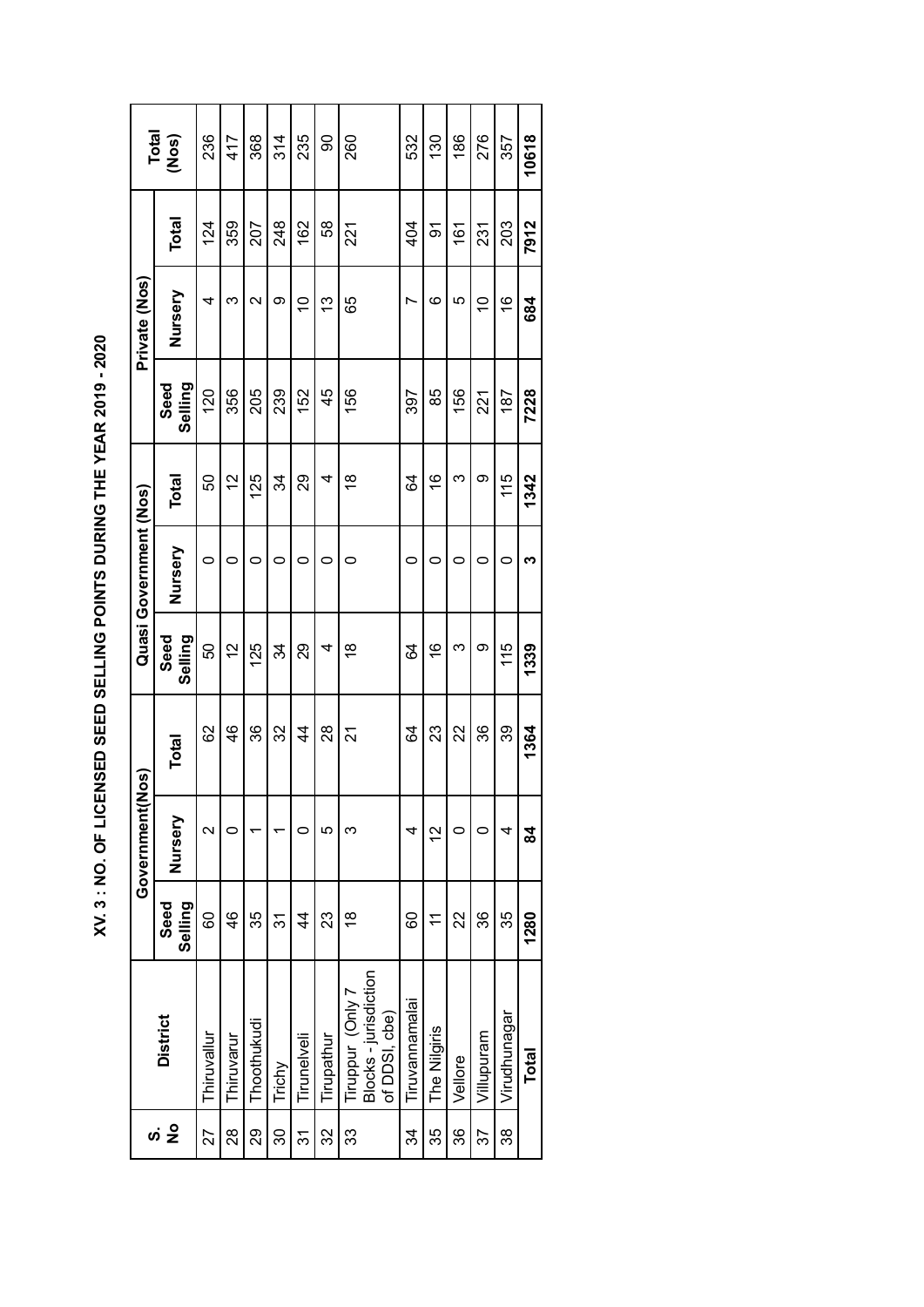| I                                                                                                                    |
|----------------------------------------------------------------------------------------------------------------------|
| ׇ֚֓                                                                                                                  |
|                                                                                                                      |
|                                                                                                                      |
| <b>1999 - 1999 - 1999 - 1999 - 1999 - 1999 - 1999 - 1999 - 1999 - 1999 - 1999 - 1999 - 1999 - 1999 - 1999 - 1999</b> |
| ֦                                                                                                                    |
|                                                                                                                      |
|                                                                                                                      |
|                                                                                                                      |
| ild ild ild ild                                                                                                      |
|                                                                                                                      |
| $\frac{1}{2}$                                                                                                        |
|                                                                                                                      |

|                          |                 |                 | Government               | (Nos)          |                                | Quasi Goverment(Nos) |                   |                     | Private(Nos)             |               |                |
|--------------------------|-----------------|-----------------|--------------------------|----------------|--------------------------------|----------------------|-------------------|---------------------|--------------------------|---------------|----------------|
| ທ່ <mark>2</mark>        | <b>District</b> | Selling<br>Seed | Nurs-<br>ery             | Total          | Seed<br>Selling                | Nursery              | Total             | Seed<br>Selling     | Nursery                  | Total         | Total<br>(Nos) |
| $\overline{\phantom{0}}$ | Ariyalur        | 20              | ↽                        | 24             | Ľ                              | $\overline{ }$       | ∞                 | 202                 | 86                       | 288           | 317            |
| $\mathbf{\Omega}$        | Chengalpet      | 24              | $\overline{\phantom{0}}$ | 25             | ς                              | 0                    | က                 | 148                 | ∞                        | 156           | 184            |
| က                        | Chennai         | Ю               | 0                        | 5              |                                | 0                    | ᠇                 | $\frac{4}{1}$       | $\overline{4}$           | 55            | 67             |
| 4                        | Coimbatore      | 45              | 5                        | 50             | 15<br>$\overline{\phantom{0}}$ | $\circ$              | 115               | 263                 | 104                      | 367           | 532            |
| Ю                        | Cuddalore       | 43              | ဖ                        | QÞ             | 6r                             | ო                    | 22                | 350                 | 82                       | 412           | 483            |
| $\circ$                  | Dharmapuri      | 27              | ᡪ                        | 28             | S                              | $\circ$              | ς                 | 274                 | 57                       | 331           | 362            |
| $\overline{ }$           | Dindigul        | 46              | $\sim$                   | $\frac{8}{4}$  | $\tilde{t}$                    | 0                    | $\tilde{t}$       | 400                 | 33                       | 433           | 492            |
| $\infty$                 | Erode           | 53              | $\overline{\phantom{0}}$ | 54             | စ္                             | 0                    | 6)                | 408                 | 52                       | 460           | 533            |
| တ                        | Kallakurichi    | $\overline{9}$  | ↽                        | $\Omega$       | $\infty$                       | $\circ$              | $\infty$          | 276                 | $\infty$                 | 279           | 307            |
| $\overline{C}$           | Kanchipuram     | 25              | 5                        | 30             | ᠇                              | 0                    | ↽                 | $\overline{\infty}$ | က                        | 84            | 115            |
| $\tilde{t}$              | Karur           | Ó,              | $\circ$                  | $\overline{9}$ | 59                             | 0                    | 59                | 57                  | $\overline{ }$           | 74            | 152            |
| 12                       | Krishnagiri     | 28              | 5                        | 33             | S                              | 0                    | ω                 | 333                 | 228                      | 561           | 597            |
| $\tilde{c}$              | Madurai         | $\frac{8}{4}$   | ᡪ                        | $\frac{9}{4}$  | $\frac{5}{1}$                  | 0                    | $\frac{5}{1}$     | 230                 | 30                       | 260           | 324            |
| $\frac{4}{3}$            | Mayiladuthurai  | 8               | 0                        | న్             | $\overline{ }$                 | 0                    | $\overline{ }$    | 190                 | 0                        | 190           | 227            |
| 15                       | Nagapattinam    | 29              | 0                        | 29             | 12                             | 0                    | 12                | 205                 | 0                        | 205           | 246            |
| $\frac{6}{5}$            | Kanyakumari     | $\overline{3}$  | $\mathbf{\Omega}$        | 33             | $\overline{1}$                 | 0                    | 17                | $\frac{6}{5}$       | 28                       | $\frac{4}{3}$ | 94             |
| 17                       | Namakkal        | 50              | က                        | S3             | 113                            | ᠇                    | 114               | 138                 | $\tilde{t}$              | 149           | 316            |
| $\frac{8}{1}$            | Perambalur      | $\leftarrows$   | ↽                        | $\tilde{c}$    | $\mathbf{\Omega}$              | 0                    | $\mathbf{\Omega}$ | 177                 | $\circ$                  | 177           | 191            |
| ó)                       | Pudukkottai     | $\overline{4}$  | ᡪ                        | 45             | 33                             | 0                    | 33                | 296                 | S                        | 299           | 377            |
| $\Omega$                 | Ramanathapuram  | 38              | ᡪ                        | 89             | $\vec{+}$                      | 0                    | $\mathcal{A}$     | 132                 | $\overline{\phantom{0}}$ | 133           | 213            |
| 21                       | Ranipet         | 21              | $\overline{\phantom{0}}$ | 22             | ς                              | 0                    | ω                 | 84                  | $\infty$                 | 8             | 117            |
| 22                       | Salem           | 61              | $\infty$                 | 89             | 120                            | 0                    | 120               | 509                 | 3                        | 573           | 762            |
| 23                       | Sivagangai      | $\overline{6}$  | ᠇                        | $\mathcal{A}$  | 4                              | 0                    | 4                 | 113                 | $\overline{\mathbf{r}}$  | 124           | 169            |
| $\overline{2}$           | Tenkasi         | 57              | 4                        | $\frac{4}{3}$  | $\frac{4}{6}$                  | 0                    | $\frac{6}{4}$     | 255                 | 23                       | 278           | 365            |
| 25                       | Thanjavur       | 72              | ᠇                        | 73             | 45                             | 0                    | 45                | 394                 | 32                       | 426           | 544            |
| 26                       | Theni           | 80              | $\sim$                   | 32             | Ю                              | 0                    | 5                 | 217                 | ი<br>ს                   | 236           | 273            |